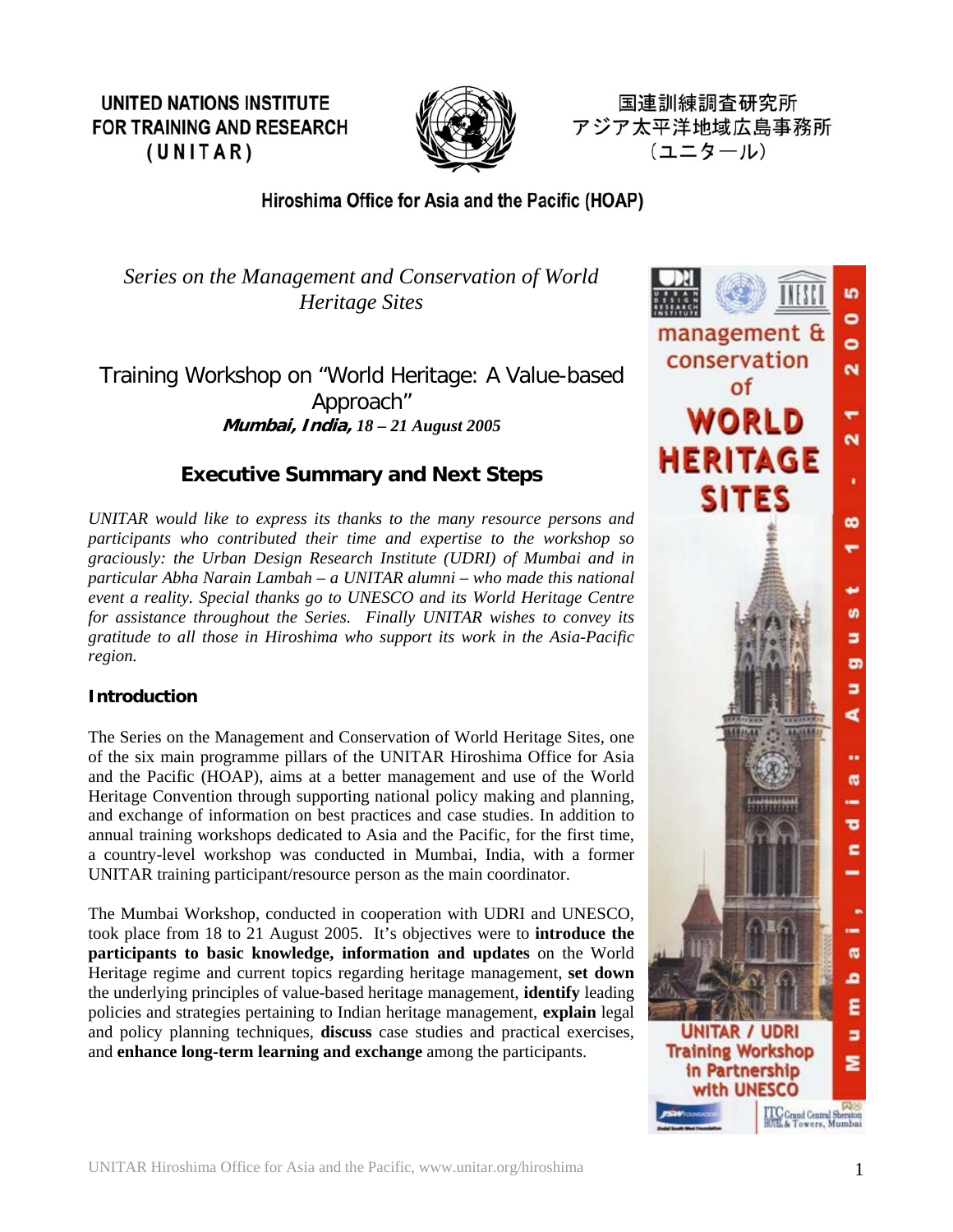

### **he Mumbai Workshop T**

Some 20 participants from different regions of India, two international participants, one observer and six resource persons supported by UDRI and UNITAR staff, partook in the workshop.

The training workshop used three main training methodologies:

- ) Presentations and lectures 1
- 2) Study tours
- 3) Practical exercise
	- 1) **Presentations and lectures** by experts selected by UNITAR and representatives of its partner organizations, UDRI and UNESCO. The presentations, followed by Q and A sessions, addressed the following:
		- Opening remarks by *Shri C. Babu Rajeev, Director General of the Archaeological Survey of India (ASI)* introduced the current situation of cultural heritage conservation in India and underlined the emerging trends and challenge faced by the agency taking charge of 19 out of 21 cultural World Heritage sites in India.
		- **Opening remarks by** *Abha Narain Lamber, Member of Governing Council of UDRI* • explained the process leading to the organization of the current training workshop in Mumbai, India. Ms. Lambah provided basic data regarding the World Heritage resources in India and explained the project of nominating Mumbai Fort area for World Heritage inscription.
		- **Opening remarks by** *Hiroko Nakayama, Programme Officer of UNITAR* stressed the relevance of World Heritage Convention as a tool to enhance the protection and sustainable use of selected cultural and natural resources for the humanity, and the necessity to adapt it to the changing situation in today's world.
		- **Introduction to the World Heritage Convention by** *Augusto Villalón, Cultural Heritage*  • *Planner at A. Villalón Associates, Philippines* made an overview on the World Heritage regime including available international assistance mechanisms and criteria for nomination. Mr. Villalón then explored India's natural and cultural sites and explained the specificity of heritage management in this country.
		- **Illustrated lecture on the management of cultural World Heritage sites in India by** *Amita*  • *Baig, World Heritage Fund* brought into relief the world surrounding conservation specialists, and pressures from socio-economic and political factors. Cases from Indian sites indicating conflicts between site development and heritage conservation, and between site conservation and society's development have been presented.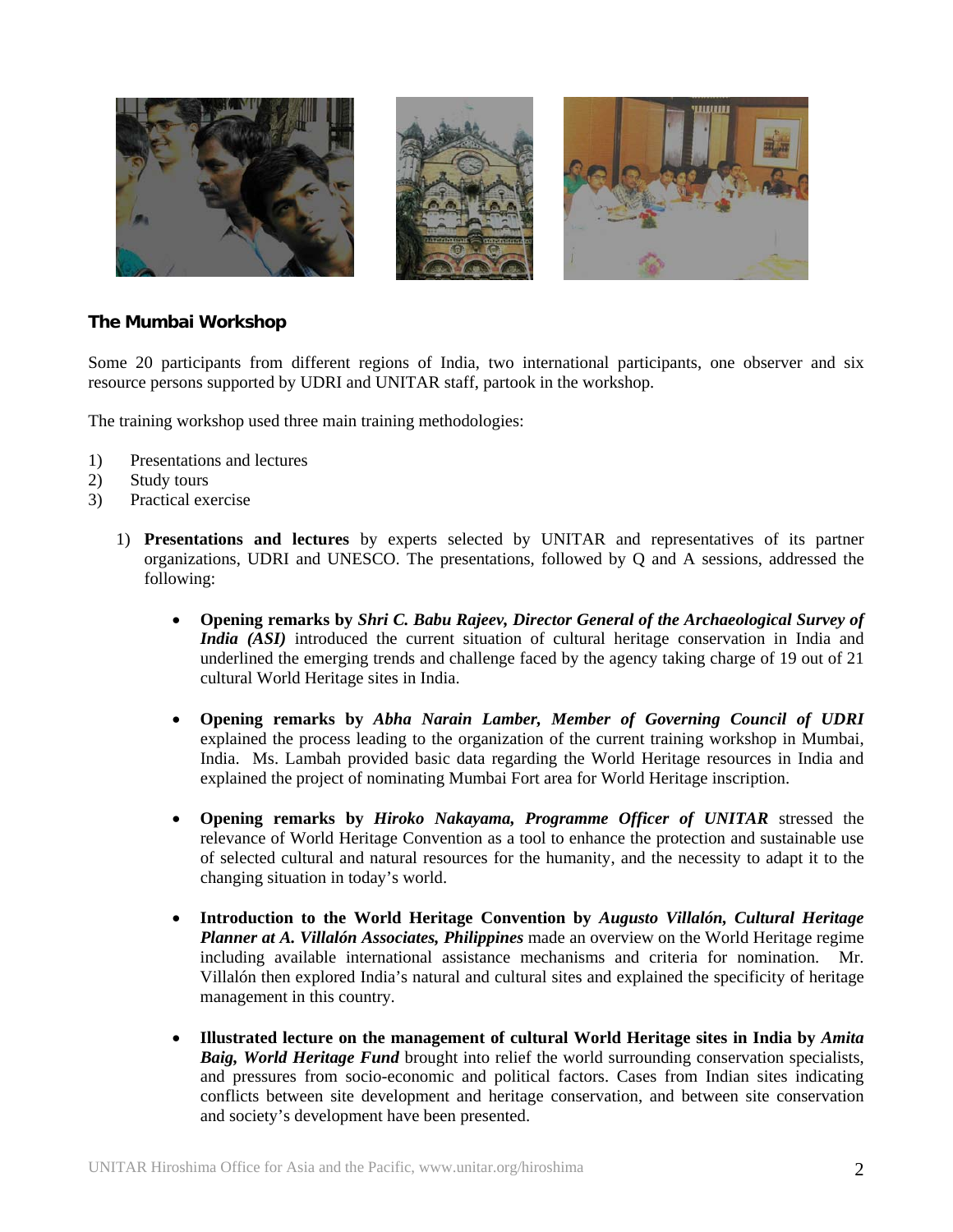- **Conservation issues in India periodic monitoring reports,** *Amita Baig* first explained the objectives and procedures of periodic monitoring and challenges and problems found in heritage management in India. New trends observed in India and beyond, and newly applicable principles and hints for conservation specialists were then presented.
- **Keeping your World Heritage property in great shape by** *Augusto Villalón* revisited the key principles laid down by the World Heritage Convention in light of the reality observed at heritage sites. Mr. Villalón presented numerous simple questions that site managers could ask themselves in their daily work in heritage management, and stressed the importance of information for main stakeholders and the necessity of appropriate preparation.
- **Bazaars in Victorian Arcades by** *Rahul Mehratra, Architect & Urban Designer, and Trustee of UDRI,* while presenting the conservation plan of Mumbai's Fort area, identified kinetic and static parts in physical, historical and psychological elements of a city, and suggested a new reflection flow to achieve integrated heritage conservation and town planning in harmony with overall (tangible and intangible) culture.



) **Study tours** to two districts of Mumbai, first to the UNESCO Awards sites and the Victoria Terminus 2 Station (a World Heritage site) and second to the nomination site of Victoria Precinct and Marine Drive formed an important part of the training workshop. They not only introduced the participants to Mumbai's World Heritage site and sites in preparation for nomination, but also illustrated many and different efforts made by Mumbai stakeholders - civil society as much as the city authority - to conserve people's common memories and history (World Heritage or not), to promote culture, and to improve landscape and life of people therein.

Abha Narain Lambah, after a comprehensive introduction to Mumbai sites<sup>1</sup>, took the participants to Doctor D. N. Road from where the participants could observe the Rajabai Tower and Elphinstone College that have been prized by the UNESCO Heritage Award. The restoration of St. Thomas Cathedral was also explained. The participants then walked to the Mumbai World Heritage site, the Victoria Terminus Station – the Chhatrapati Shivaji Terminus.

Rahul Mehratra and Sharda Dwivedi (Member of Governing Council of UDRI) took the participants on a bus tour under monsoon rains. The Victorian precinct restoration and conservation efforts as well as the nomination project for the Mumbai Fort area including the Marine Drive have been explained.

At the end of the study visits the participants formed teams of 3-4 to discuss what have been learned at the study tour, and presented key words for the knowledge acquired. The following are some of them:

 $\overline{a}$ 

<sup>1</sup> See *supra* page 2.

UNITAR Hiroshima Office for Asia and the Pacific, www.unitar.org/hiroshima 3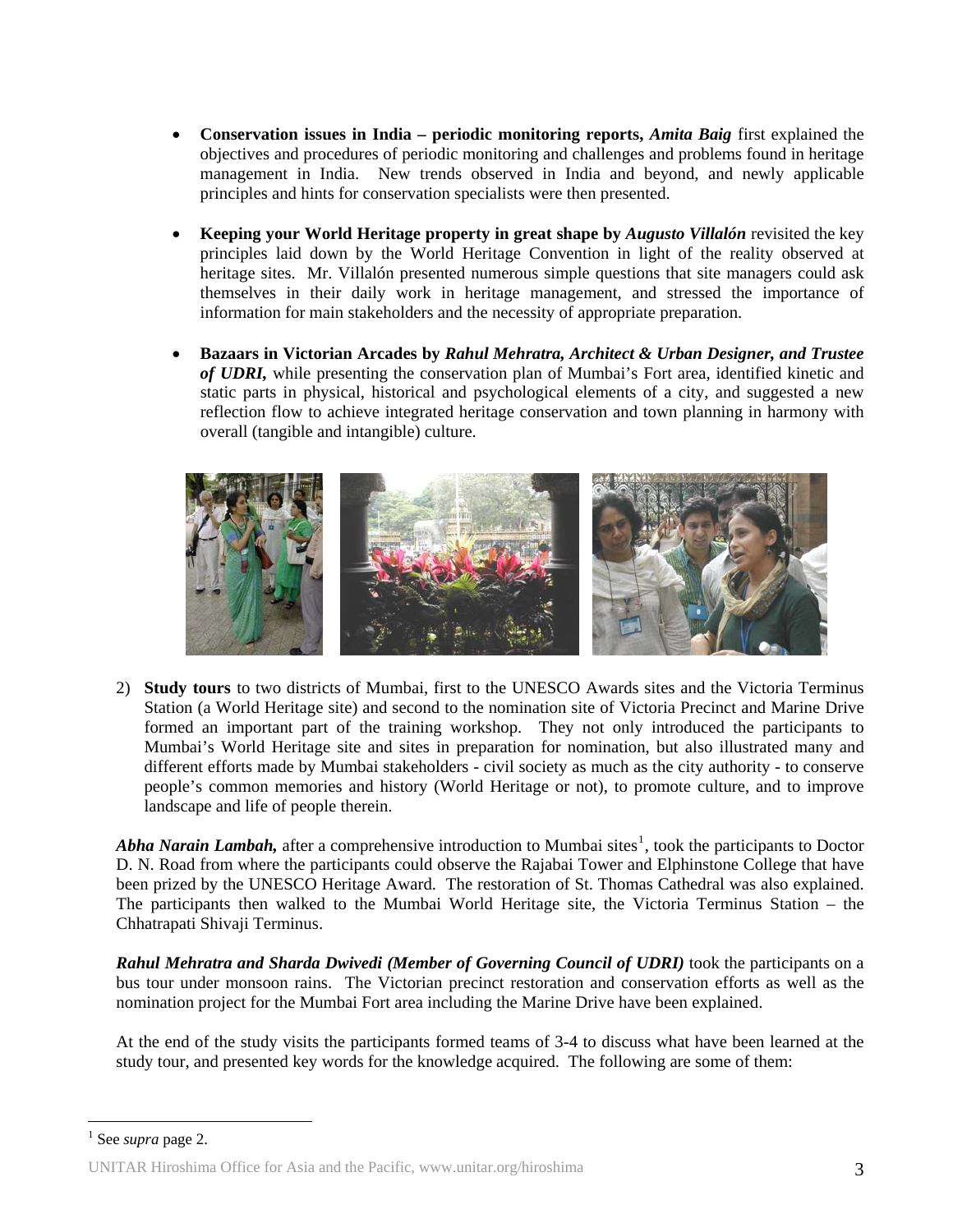## **Lessons learned from the study tours**

#### Purist vs. progressive;

- $\triangleleft$  Ouality of life (for whom?);
- Conservation & beautification;<br>• Integrated approach:
- $\bullet$  Integrated approach;<br> $\bullet$  Conservation as man
- Conservation as managing;<br>• Value as driving change ens
- $\bullet$  Value as driving change engine;<br>  $\bullet$  Mediate evolving significance;
- Mediate evolving significance;
- ❖ Presentation of site to visitors;
- **Accessibility;**
- **S** Barrier cutting view;
- $\bullet$  Integrating services in heritage management;
- Does Mumbai deserve to be nominated as a WHS?



- $\triangleleft$  Indigenized guidelines;
- Bringing people together;
- Similar aspirations in stakeholders;
- **\*** Impact of slums;
- $\triangleleft$  Too much emphasis on art deco architecture;
- **Integration, segregation and zoning;**
- $\bullet$  Inscription and management;
- Site boundaries and buffer zones;
- $\triangle$  Don't ask the question 'whether WH site or not?', but 'what for and how?...'



3) **A practical exercise** was organized, employing case-study analysis by working teams. Four (4) teams were established and assisted by a resource person. Teams worked together throughout the workshop period to formulate a policy document for the management of a given site and to present it in plenary. A variety of learning and training methodologies designed by UNITAR were incorporated in the exercise.



Team I **Pondicherry** (nomination)

Dayalan Divay Gupta Karni Jasol Kiran Joshi (resource person) Munish Pandet Shadish Velu (data provider)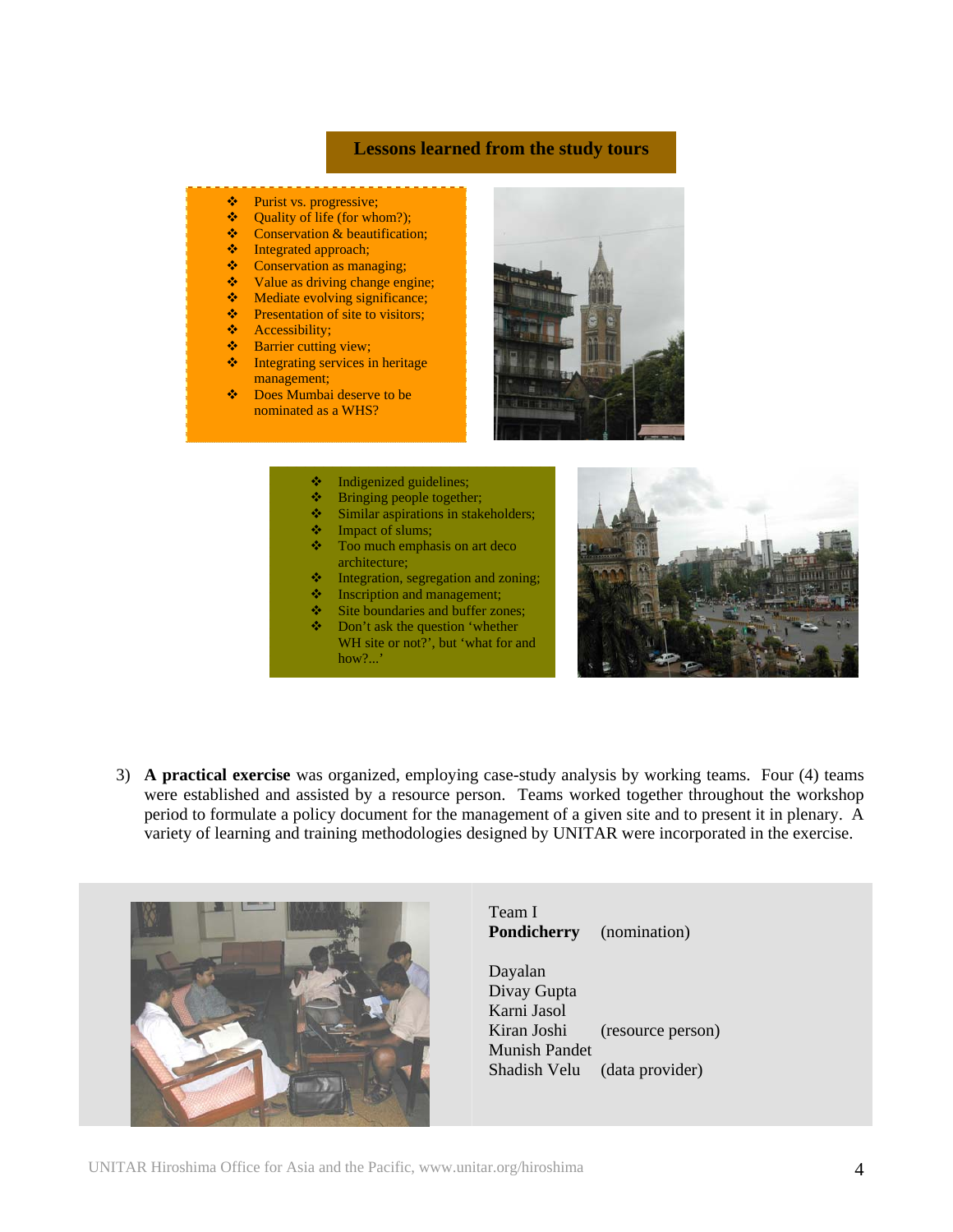Team II **Goa** (site management)

Djamel Boussa Paromita Desarkar Ketak Nachinolkar (data provider) Nitin Sinha N. Taher Augusto Villalon (resource person)

Team III **Chandigarh** (potentially endangered site)

Rahul Mehrotra /Abha Narain Lambah (resource persons) Sangeeta Bagga Mehta (data provider) BN Mishra Nupur Prothi Khanna Nitin Raje Renu Saigal







Team IV **Hampi** (monitoring)

Brinda Gaitonde Narasimhan Ghanti Satya Veeradevaru Prabhulingappa Halakatti (data provider) Navin Piplani Savita Raje Priyaleen Singh (resource person) AK Sinha

## **UNITAR "Training of Trainers (ToT)" Initiative**

In order to expand the impact of training, UNITAR HOAP gives increasing importance to Training of Trainers (ToT) concepts and tools. Potential trainers (the workshop participants) are invited to submit projects for country/sub-regional level training. UNITAR will assist training projects in such fields as project development, training methodologies, and guidance on thematic matters by UNITAR faculty, through distance-learning, dispatch of experts and fundraising.